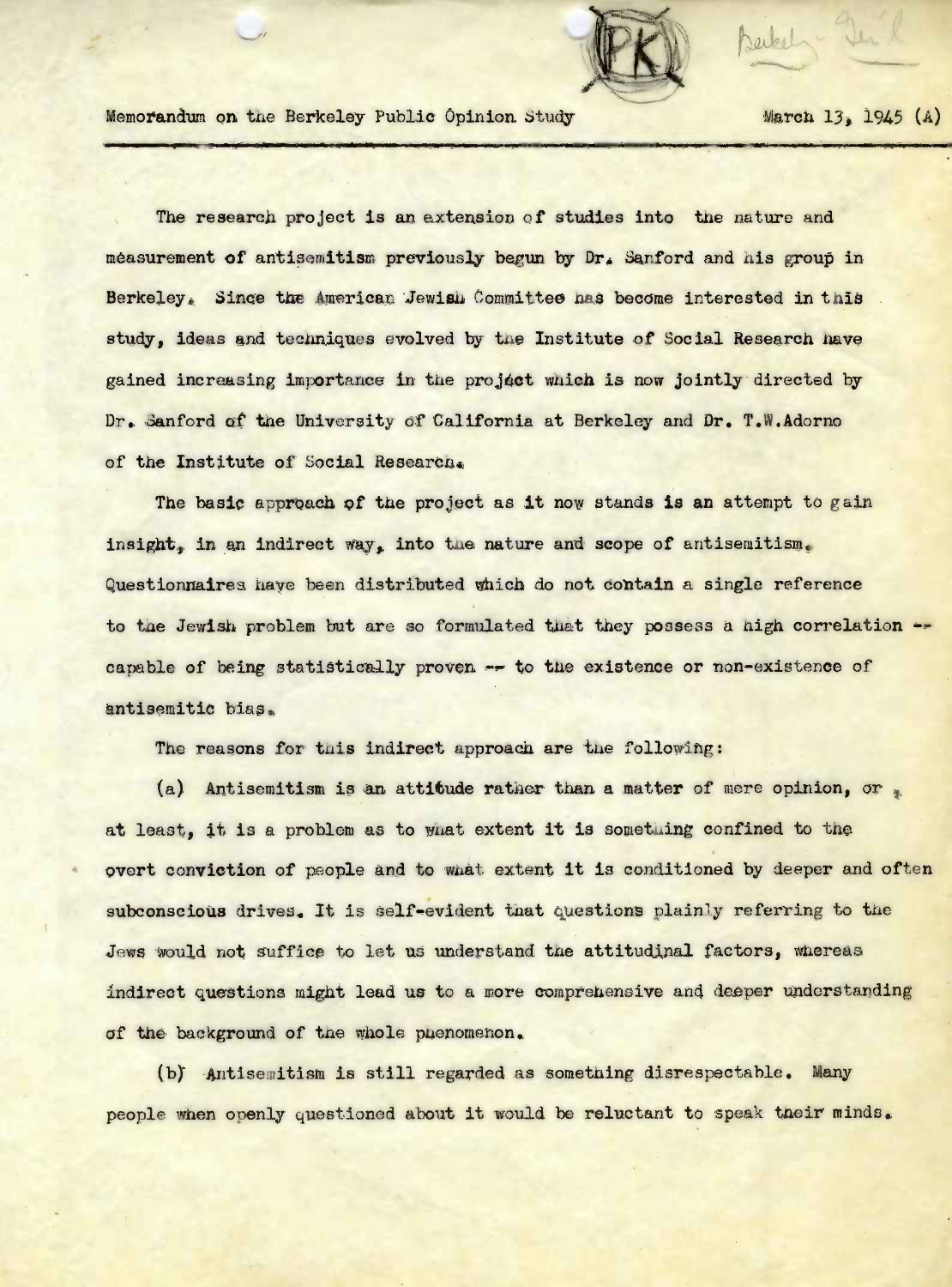Our indirect approach will help us to identify individuals and groups as being essentially antisemitic who might otherwise not be ready to admit their prejudice.

(c) Our interest is devoted as muca to antisemitism as a 'potential danger as to its actual extent and strength. This potentiality may be gauged by our indirect approach.

We may find out which people are likely to be antisemitic in critical situations even if they themselves are not yet aware of it.

(d) Most of our studies converge in the result that antisemitism is intimately linked with destructive urges. Our indirect approach stresses items of a destructive nature and provides us with a means to objectively and concretely check the interconnection between destructiveness and antisemitism.

The general procedure is tuat two questionnaires are going to be successively distributed, one containing only indirect items and one containing overt questions on antisemitism, anti-Negroism and related opinional topics. The same people are to answer both questionnaires. We shall ultimately keep those questions or groups of questions of the first questionnaire which prove to be most differentiating in terms of the second questionnaire - that is, questions where the answers show a nigh correlation to antisemitic bias or its absence. We shall then have a completely condensed and snort instrument consisting of only the most nighly correlated questions.

The indirect questions themselves are not picked at random. They are either the result of theoretical studies, or taken from content analyses of the speeches of antisemitic demagogues, or based on the result of previous investigations into the psychological make-up of antisemites within the framework of the Berkeley project,

For technical matters the direct and indirect questions have so far appeared in one questionnaire which we shall now divide into two. The following may give

 $\overline{2}$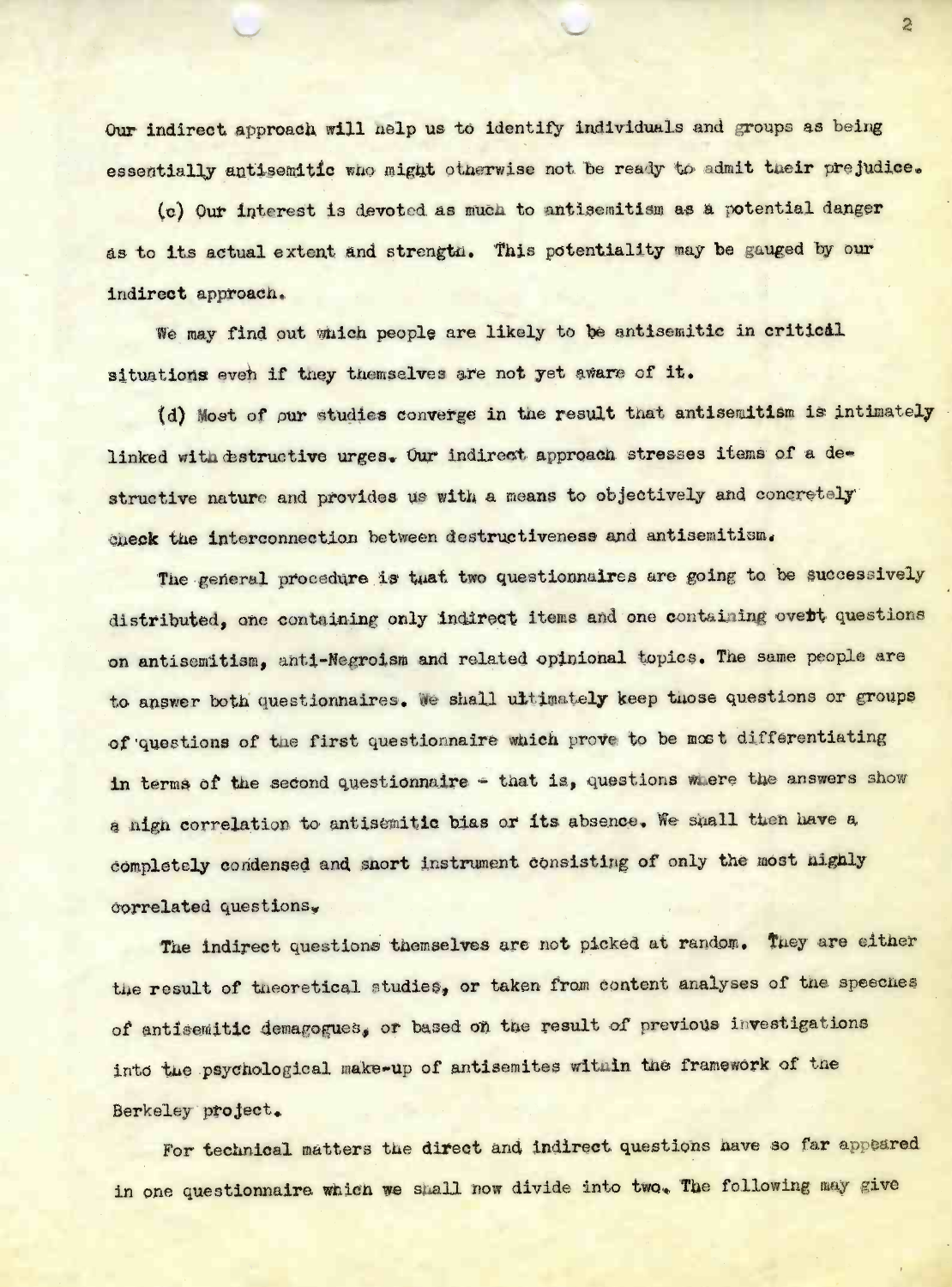a more concrete idea of the nature of this questionnaire.

It contains a number of informative items of a socio-psychological nature (group membership, vocation, income, religion, politics a.s.o.) as well as questions regarding the life history of the interviewee with particular reference to his relation to his parents.

The main part of the questionnaire consists of "attitude scales", that is to say, of questions which are to be answered by ligures from plus 3 to minus 3 indicating various degrees of agreement or disagreement on the basis of which statistical evaluation takes place. In the present questionnaire, which is usually answered in sassions of 1; hourg, there are 78 such items.

Overt items are (a) questions on antisemitism such as 16, 21, 26, 40 and 62. (b) questions on "ethnocentrism", that is, strong accentration of in-group feelings and more or less outspoken hostility against all groups which "do not belong", such as  $7, 29, 45$  a.s.o.

The next group of questions referring to political and economic conservatism is somewhat inbetween direct and indirect questions. They are mainly on the opinion level but formulated in such a way that they may help us to scertain subconscious and hidden tendencies. With regard to this group of questions it is our major hypothesis that the antisemites are pseudo-conservative, i.e. they profess beliefs in traditional American ideas such as rugged individualism, patriotism, private enterprise a.s.o., in a way that clearly slows the underlying tendency to use them as a cloak for eventually abolishing democracy in this country. Here belong e.g. questions 15, 18, 25, 41, 61, and 63.

The next major group, the so-called "F. Scale" (scale on Fascist attitudes), contains the most decisive items referring to indirect indices of antisemitism, The following sub-groups may be enumerated.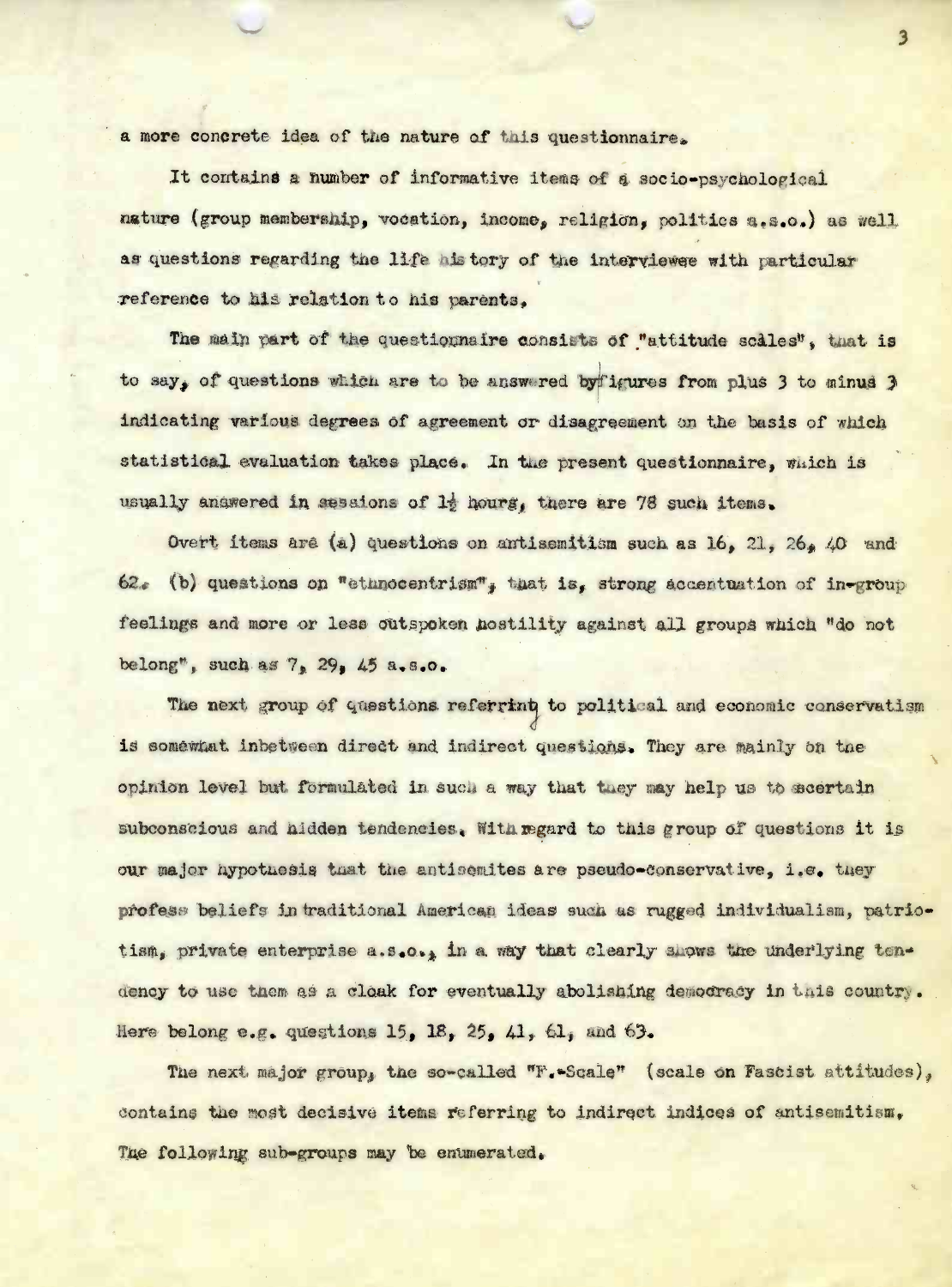(1) Conventionalism, tue rigid belief in externally enforced standards rather than a strongly developed individual conscience. This syndrome is closely related to pseudo-conservatism. Here go questions 8, 19, 23.

(2) Questions **which** point to an Inherent weakness of tne ego under tue impact of modern society wuich make it take refuge in strong repressive collective organizations. Here go questions referring to suggestibility, an exaggerated feeling of honor and privacy, and questions of social anxiety. Examples are 17, 47, 56, and 70.

(3) Aggressive trends shown in terms of acquisitiveness, anti-emotionalism and anti-intellectualism. Questions are for instance  $1, 13$ ,  $60$ , and 78.

(4.) Cynicism in the sense of a tendency toward vilifying human nature in order to vindicate the necessity of brutal authority. Examples are  $42$ ,  $50$ ,  $54$ , and 59.

(5) Projection of repressed desires upon others who are blamed for tue very same) **thing** the individual nas learned to repress within himself, iiere go questions 30, 31, 46, 75, and 77.

 $(6)$  Items referring to the anarchic and destructive undercurrent noticeable within the' apparently "conservative" but actually Fascist minded people. Here we have statements somehow urging illegal actions of the people (3,35) as well as questions of an entirely indirect nature indicative of destructive trends  $(14, 73 \leftrightarrow$ both questions cope with germs and diseases and show in our preliminary breakdown a particularly high correlation with antisemitism); furthermore, questions tending toward identification with "mischief" in terms of expectancy of world catastrophes, belief in astrological forebodings, etc. (10, 43, 65).

The last part of the questionnaire provides the interviewee with the opportunity to express what might be called personality trends. Among the most